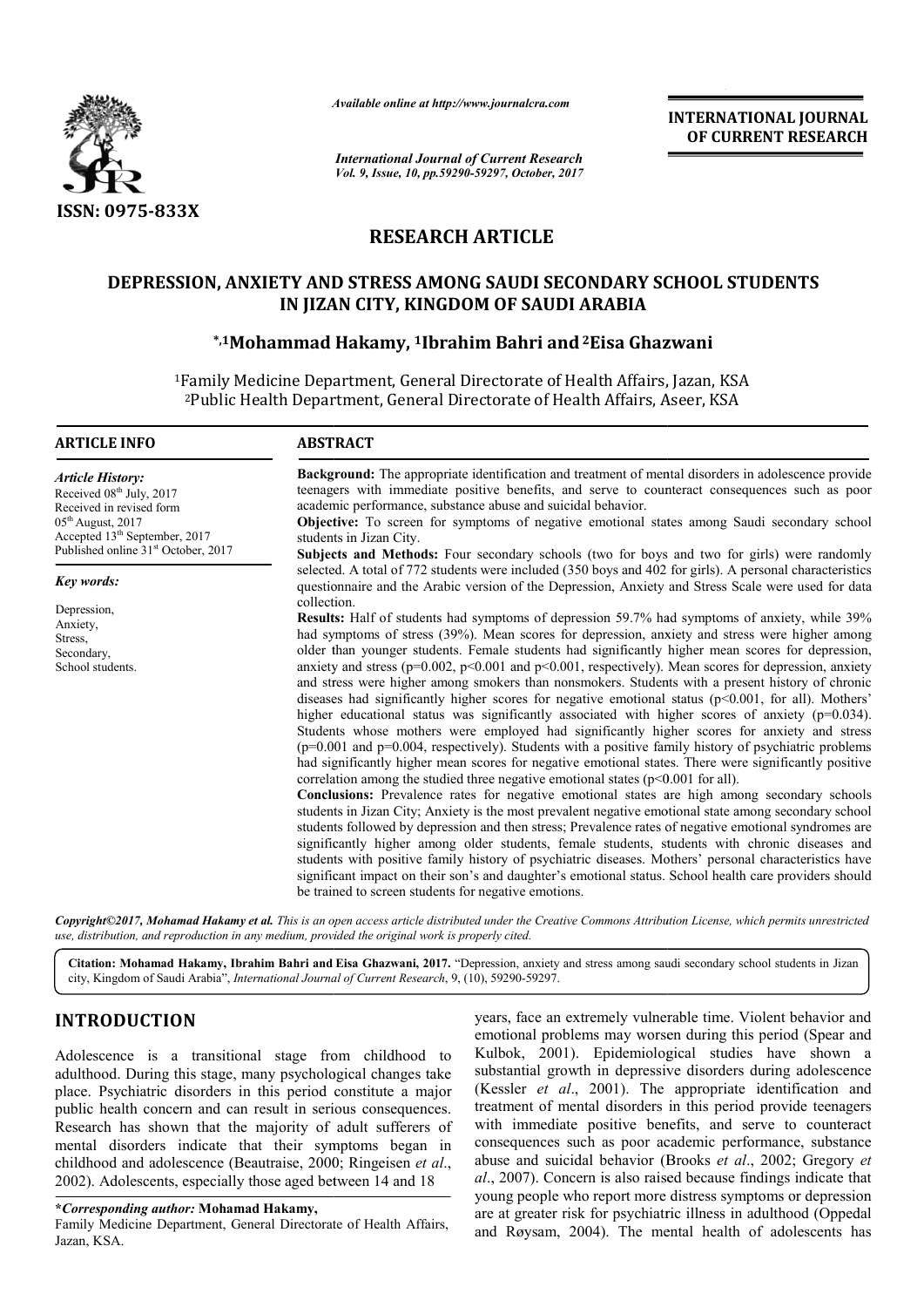received increasing attention over the last few decades (Virta *et al*., 2004). In New Zealand, Piekarska (2000) noted that students at high schools commonly suffer from stress and anxiety. In Germany, Manz *et al*. (2001) reported that up to  $30\%$  of students of the 9<sup>th</sup> and  $10^{th}$  grades (equivalent to secondary school students in Saudi Arabia) suffer from anxiety disorders. Several studies on mental health status of adolescents have been conducted in Saudi Arabia. In Taif City, Abdel-Fattah *et al*. (2004) reported that, 8.3% of male pupils in primary and secondary schools were emotionally disturbed. In Abha City, Al-Gelban (2007) reported that symptoms of anxiety among Saudi male adolescents were the most prevalent (48.9%), followed by symptoms of depression (38.2%), then symptoms of stress (35.5%). On the other hand, Al-Gelban (2009) found higher prevalence rates for psychiatric disorders among adolescent females in Abha City. He noted that about three-quarters of Saudi secondary school female students reported the symptoms of at least one psychiatric disorder. Of the individual disorders, anxiety was the most prevalent  $(66.2\%)$ , followed by stress  $(52.5\%)$  then depression  $(41.5\%)$ . Very few programs have been developed to highlight the mental health needs of adolescents (Persson and Rousseau, 2009). To address the gap between adolescents' mental health needs and the availability of resources, there has been a call to develop and assess efficacious mental health interventions for minors who have witnessed organized violence (15). Leckman and Leventhal (16) outlined the need to develop preventative and efficacious interventions that can be implemented by nonspecialist health care workers, such as school and community based programs. This study aimed to estimate the prevalence and associated factors of depression, anxiety and stress among Saudi secondary school students in Jizan City.

#### **Subjects and methods**

A cross sectional study was carried out among governmental secondary school students in Jizan city, Saudi Arabia. It is the capital of Jazan Area. It lies in the southwestern part of Saudi Arabia, at the northern border of Yemen. There are 68 governmental secondary schools for boys, in which there are 14048 registered Saudi students and 52 governmental secondary schools for girls, in which there are 11749 registered Saudi students (Jizan Directorate of Education, 2011).

The minimum sample size for this study has been decided according to Dahiru *et al*. (2006), as follows:

$$
n = \frac{Z\alpha^2 \times P \times Q}{D^2}
$$

where:

- n: Calculated sample size
- $Z\alpha$ : The z-value for the selected level of confidence (1- $\alpha$ ) = 1.96.
- P: The proportion of negative emotional states among study groups (estimated to be 0.3 for boys and 0.5 for girls).
- $Q: (1 P)$ .
- D: The maximum acceptable error  $= 0.05$ .

The calculated minimum sample size for boys is:

$$
n = \frac{(1.96)^2 \times 0.3 \times 0.7}{(0.05)^2} = 323.
$$

For girls, the calculated minimum sample size is:

n = 
$$
\frac{(1.96)^2 \times 0.5 \times 0.5}{(0.05)^2} = 384.
$$

To fulfill the required sample size, the researcher followed a simple random sample (SRS) to select four secondary schools (two for boys and two for girls). All students in the four selected schools were included in the present study, as follows:



Data were collected through

- 1. Personal characteristics questionnaire: this included student's age, gender, scholastic year, family size, birth order, type of study (Literature or Science), smoking status, presence of any chronic disease, family history of psychological problems.
- 2. The Arabic version of the Depression, Anxiety and Stress Scale (DASS): This study tool was used to screen the secondary school students for negative emotional states (i.e., symptoms of depression, anxiety and stress). The DASS is a self-report questionnaire that was specifically designed to distinguish between, and provide relatively pure measures of, the three related and clinically significant negative emotional states of depression, anxiety, and stress. It provides a quantitative (dimensional) measure of the severity of each syndrome. Factor analytic studies have confirmed that the DASS items can be reliably grouped into three scales, namely Depression, Anxiety, and Stress, in both non-clinical and clinical samples (Antony *et al*., 1998). The DASS, therefore, reflects contemporary thinking on the nature of negative emotion, has good psychometric properties that are well established, and provides a measure of stress as well as depression and anxiety (Brown *et al*., 1997).

The Arabic version of the DASS has been validated (Al-Gelban, 2007). The reliability scores of the scales in terms of Cronbach's alpha scores rate the depression scale at 0.91, the anxiety scale at 0.84 and the stress scale at 0.90 (Lovibond, 1998). DASS comprises 42 questions whose rating scale for responses extends from: Did not apply to me at all (0); Applied to me to some degree, or some of the time (1); Applied to me to a considerable degree, or a good part of time (2); or Applied to me very much, or most of the time (3).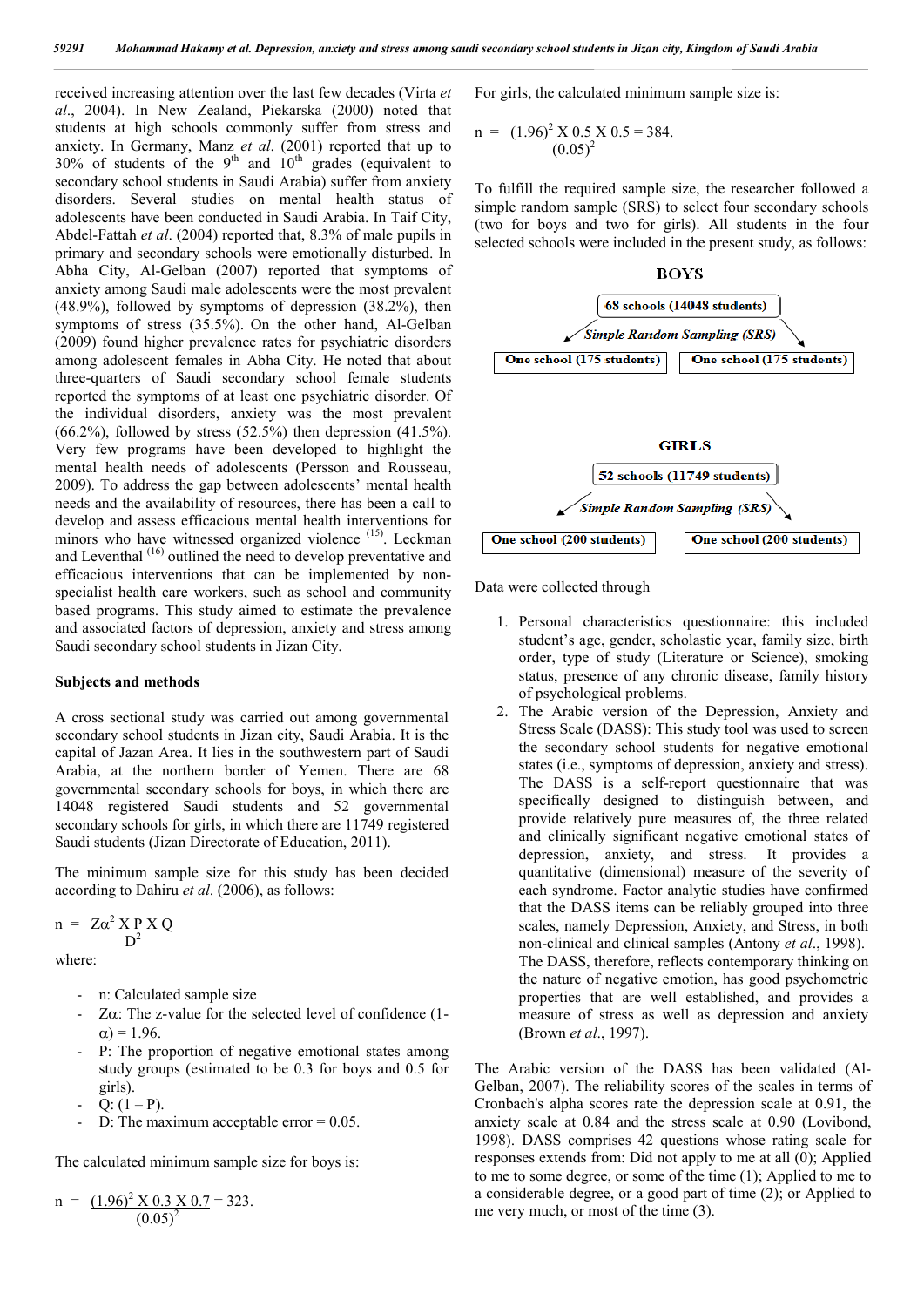## **Number of questions according to negative emotion**

| Negative emotional states | Question numbers                        |
|---------------------------|-----------------------------------------|
| <b>Stress</b>             | 1,6,8,11,12,14,18,22,27,29,32,33,35,39  |
| Anxiety                   | 2,4,7,9,15,19,20,23,25,28,30,36,40,41   |
| Depression                | 3,5,10,13,16,17,21,24,26,31,34,37,38,42 |

**Scoring of DASS (Lewinsohn** *et al***., 2000)**

| Severity         | Depression | Anxiety | <b>Stress</b> |
|------------------|------------|---------|---------------|
| Normal           | 0-9        | $0 - 7$ | $0 - 14$      |
| Mild             | $10-13$    | 8-9     | $15 - 18$     |
| Moderate         | $14 - 20$  | $10-14$ | 19-25         |
| Severe           | $21 - 27$  | 15-19   | 26-33         |
| Extremely severe | $28+$      | $20+$   | $34+$         |

All the necessary official permissions were fully secured before data collection. The personal consent of the students was asked prior to distribution of the data collection tools. The researchers performed the data collection at the two schools for boys. Although the DASS is being assessed using a selfreported questionnaire, the data collector was well aware of all statements within the questionnaire so as to be ready for any inquiry during data collection. Consequently, the researcher trained two Saudi nurses to help in data collection at the two schools for girls. Training of these female data collectors aimed to avoid data collector bias. The Statistical Package for Social Sciences (SPSS version 16.0) was used for that purpose. Descriptive statistics was calculated and the appropriate tests of significance were applied accordingly. P-values less than 0.05 were considered as statistically significant.

## **RESULTS**

Table (1) shows that more than half of the students (58.5%) were in the age group 16-17 years. More than half of students were girls (53.5%). The majority of students were nonsmokers (96.9%). Almost two-thirds of students were currently studying scientific studies (61%). Almost equal percentages of students were enrolled at the first, second or the third scholastic years (33.6%, 33.1% and 33.2%, respectively). Present history of chronic diseases was positive in 86 students (11.4%). These diseases were mainly bronchial asthma (2.8%), anemia (1.6%), diabetes mellitus (0.9%) or hypertension (0.3%). Table (2) shows majority of the students (73.9%) had family size ranged between 5 and 10 persons. Secondary level of education was the highest frequency for fathers' education (27.7%), while 11.7% were illiterate, 17.6% had university education and 4.8% had postgraduate education. Primary level of education was the highest frequency for mothers' education (28.73%), while 24.9% were illiterate, 12.4% had university education and 2% had postgraduate education. Almost one third of students' fathers were governmentally employed (31.1%), while 12.9% were unemployed and 31.4% were retired. Most mothers were employed (88.2%). Most students' parents were living together (86.3%), while 5% of parents were divorced, 7.7% of students had one of their parents dead and 1.1% of had both of their parents dead. There was positive family history of psychiatric diseases in 4.9% of students. Figures (1) show that 50% of students had symptoms of depression. Most of the symptoms were either of mild (17.3%), or moderate grades (16.5%). However, severe and extremely severe grades were present in 11.3% and 4.9% of students, respectively. The mean scores for depression was 11.2+8.3. More than half of students had symptoms of anxiety (59.7%). Most of the symptoms were of moderate grade (22.7%). However, severe and extremely severe grades were present in

13.2% and 14.6% of students, respectively. The mean scores for anxiety was 11.0+7.7. More than one third of students had symptoms of stress (39%). Most of the symptoms were either of mild or moderate grades (13.7%) for both). However, severe and extremely severe grades were present in 9.7% and 1.9% of students, respectively. The mean scores for stress was 13.0+8.9.

**Table 1. Personal characteristics of study school students, Jazan city, 2011**

| Personal characteristics            | No. | $\frac{0}{0}$ |
|-------------------------------------|-----|---------------|
|                                     |     |               |
| Age groups                          |     |               |
| $\bullet$ <16 years                 | 106 | 14.1          |
| $\bullet$ 16-17 years               | 440 | 58.5          |
| $\bullet$ 18 + years                | 206 | 27.4          |
| <b>Sex</b>                          |     |               |
| $\bullet$ Boys                      | 350 | 46.5          |
| $\bullet$ Girls                     | 402 | 53.5          |
| Smoking status                      |     |               |
| $\bullet$ Smoker                    | 23  | 3.1           |
| $\bullet$ Nonsmoker                 | 729 | 96.9          |
| Type of current study               |     |               |
| $\bullet$ General                   | 251 | 33.4          |
| • Scientific                        | 459 | 61.0          |
| • Literature                        | 42  | 5.6           |
| Scholastic years                    |     |               |
| $\bullet$ First                     | 253 | 33.6          |
| $\bullet$ Second                    | 249 | 33.1          |
| • Third                             | 250 | 33.2          |
| Present history of chronic diseases |     |               |
| • Negative                          | 710 | 94.4          |
| • Positive                          | 86  | 5.6           |
| • Bronchial asthma                  | 21  | 2.8           |
| • Anemia                            | 12  | 1.6           |
| Diabetes mellitus                   | 7   | 0.9           |
|                                     | 2   | 0.3           |
| • Hypertension                      |     |               |

| Table 2. Characteristics of students' families, Jazan city, 2011 |  |  |  |
|------------------------------------------------------------------|--|--|--|
|------------------------------------------------------------------|--|--|--|

| Characteristics                        | No. | $\frac{0}{0}$ |
|----------------------------------------|-----|---------------|
| Family size                            |     |               |
| $\bullet$ <5                           | 33  | 4.4           |
| $• 5-10$                               | 556 | 73.9          |
| $\bullet > 10$                         | 163 | 21.7          |
| Fathers' education                     |     |               |
| • Illiterate                           | 88  | 11.7          |
| • Primary                              | 152 | 20.2          |
| • Intermediate                         | 136 | 18.1          |
| • Secondary                            | 208 | 27.7          |
| • University                           | 132 | 17.6          |
| • Postgraduate                         | 36  | 4.8           |
| Mothers' education                     |     |               |
| • Illiterate                           | 187 | 24.9          |
| • Primary                              | 213 | 28.3          |
| • Intermediate                         | 140 | 18.6          |
| • Secondary                            | 104 | 13.8          |
| • University                           | 93  | 12.4          |
| • Postgraduate                         | 15  | 2.0           |
| Fathers' occupation                    |     |               |
| • Unemployed                           | 97  | 12.9          |
| • Military                             | 125 | 16.6          |
| • Governmental                         | 234 | 31.1          |
| • Private                              | 60  | 8.0           |
| • Retired                              | 236 | 31.4          |
| Mothers' employment                    |     |               |
| • Unemployed                           | 89  | 11.8          |
| • Employed                             | 663 | 88.2          |
| Family status                          |     |               |
| • Student is living with both parents  | 649 | 86.3          |
| • Parents are divorced                 | 37  | 5.0           |
| • One of the parents is dead           | 58  | 7.7           |
| • Both parents are dead                | 8   | 1.1           |
| Family history of psychiatric diseases |     |               |
| • Positive                             | 37  | 4.9           |
| • Negative                             | 715 | 95.1          |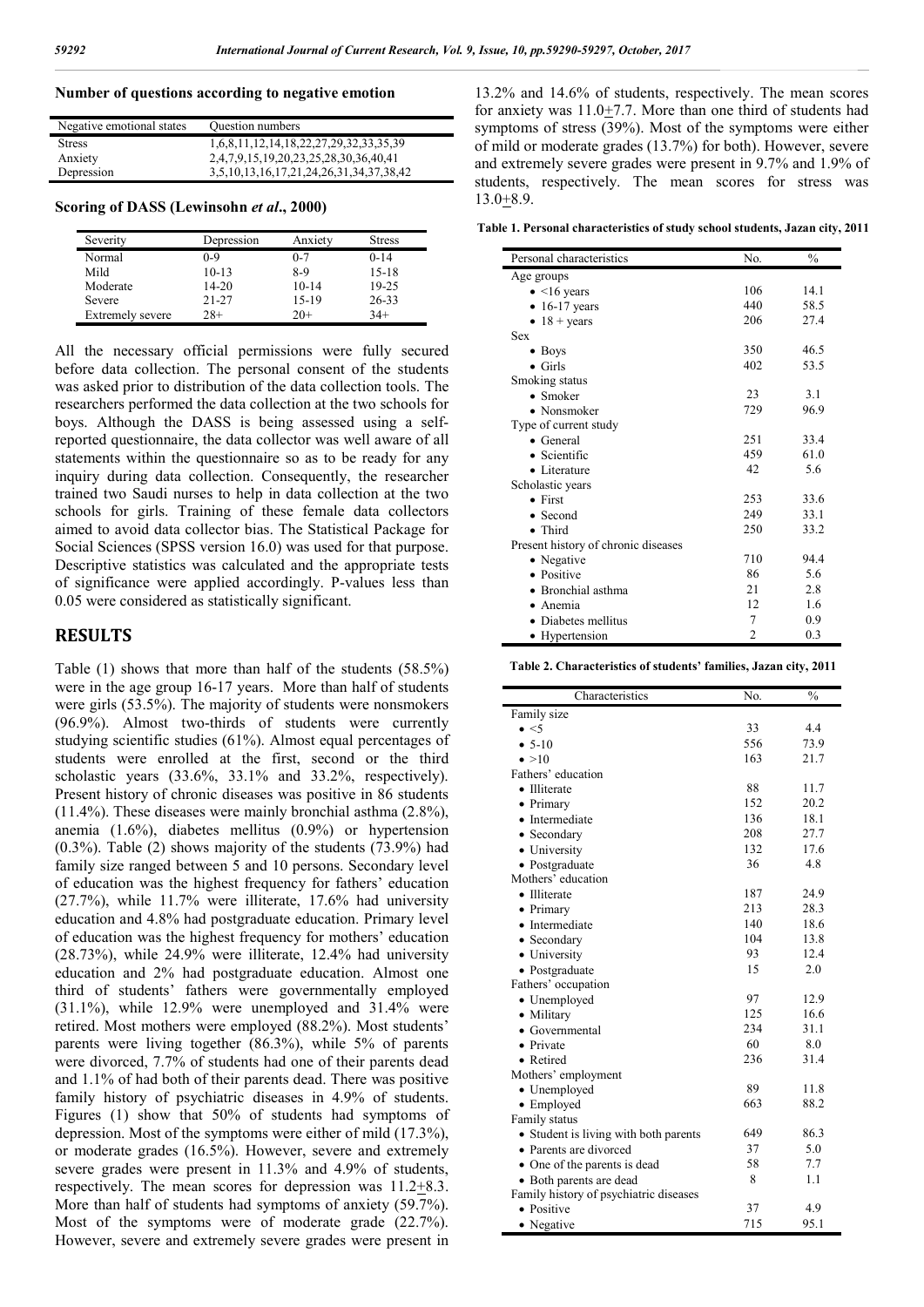| Table (3a). Scores of depression (Mean+SD) according to personal |  |
|------------------------------------------------------------------|--|
| characteristics of secondary school students                     |  |

|                |       |       | p-values  |
|----------------|-------|-------|-----------|
|                |       |       |           |
| 106            | 9.45  | 7.32  |           |
| 440            | 11.20 | 8.45  |           |
| 206            | 12.00 | 8.48  | 0.038     |
|                |       |       |           |
| 350            | 10.2  | 8.0   |           |
| 402            | 12.0  | 8.6   | 0.002     |
|                |       |       |           |
| 251            | 10.7  | 7.9   |           |
| 459            | 11.2  | 8.5   |           |
| 42             | 14.0  | 8.8   | 0.054     |
|                |       |       |           |
| 253            | 10.69 | 7.82  |           |
| 249            | 11.15 | 8.85  |           |
| 250            | 11.68 | 8.32  | 0.410     |
|                |       |       |           |
| 23             | 17.30 | 10.58 |           |
| 729            | 10.98 | 8.19  | < 0.001   |
|                |       |       |           |
| 710            | 10.36 | 7.72  |           |
| 7              | 16.00 | 10.47 |           |
| 21             | 17.48 | 11.28 |           |
| 12             | 10.58 | 5.71  |           |
| $\overline{2}$ | 12.00 | 0.00  | < 0.001   |
|                | No.   | Mean  | <b>SD</b> |

#### **Table (3b). Scores of anxiety (Mean+SD) according to personal characteristics of secondary school students**

j.

| Personal Characteristics            | No.            | Mean  | SD   | p-values |
|-------------------------------------|----------------|-------|------|----------|
| Age group                           |                |       |      |          |
| $16$ years                          | 106            | 10.80 | 7.13 |          |
| $16-17$ years                       | 440            | 10.93 | 7.86 |          |
| $18 + \text{years}$                 | 206            | 11.16 | 7.70 | 0.915    |
| Gender                              |                |       |      |          |
| Males                               | 350            | 9.1   | 7.0  |          |
| Females                             | 402            | 12.6  | 7.9  | < 0.001  |
| Type of current study               |                |       |      |          |
| General                             | 251            | 11.3  | 7.5  |          |
| Science                             | 459            | 10.7  | 7.8  |          |
| Literature                          | 42             | 11.7  | 8.0  | 0.502    |
| Scholastic year                     |                |       |      |          |
| First                               | 253            | 11.33 | 7.50 |          |
| Second                              | 249            | 10.63 | 8.23 |          |
| Third                               | 250            | 10.96 | 7.31 | 0.602    |
| Smoking status                      |                |       |      |          |
| Smoker                              | 23             | 13.57 | 8.32 |          |
| Nonsmoker                           | 729            | 10.89 | 7.68 | 0.102    |
| Present history of chronic diseases |                |       |      |          |
| None                                | 710            | 10.22 | 7.29 |          |
| Diabetes mellitus<br>$\bullet$      | 7              | 13.86 | 5.30 |          |
| Bronchial asthma                    | 21             | 19.10 | 8.21 |          |
| Anemia                              | 12             | 10.00 | 5.26 |          |
| Hypertension                        | $\overline{c}$ | 11.00 | 1.41 | < 0.001  |

#### **Table (3c). Scores of stress (Mean+SD) according to personal characteristics of secondary school students**

| Personal Characteristics | No. | Mean  | SD   | p-values |
|--------------------------|-----|-------|------|----------|
| Age group                |     |       |      |          |
| $\bullet$ <16 years      | 106 | 12.74 | 8.08 |          |
| $\bullet$ 16-17 years    | 440 | 12.88 | 8.90 |          |
| $\bullet$ 18 + years     | 206 | 13.33 | 9.27 | 0.799    |
| Gender                   |     |       |      |          |
| $\bullet$ Males          | 350 | 11.0  | 8.1  |          |
| • Females                | 402 | 14.7  | 9.1  | < 0.001  |
| Type of current study    |     |       |      |          |
| $\bullet$ General        | 251 | 12.9  | 8.7  |          |
| $\bullet$ Science        | 459 | 13.0  | 9.0  |          |
| $\bullet$ Literature     | 42  | 13.9  | 9.6  | 0.785    |
| Scholastic year          |     |       |      |          |
| $\bullet$ First          | 253 | 12.95 | 8.65 |          |
| • Second                 | 249 | 12.92 | 9.32 |          |

| • Third                             | 250 | 13.08 | 8.71  | 0.976   |
|-------------------------------------|-----|-------|-------|---------|
| Smoking status                      |     |       |       |         |
| $\bullet$ Smoker                    | 23  | 19.22 | 10.57 |         |
| $\bullet$ Nonsmoker                 | 729 | 12.79 | 8.76  | < 0.001 |
| Present history of chronic diseases |     |       |       |         |
| $\bullet$ None                      | 710 | 12.23 | 8.45  |         |
| • Diabetes mellitus                 | 7   | 15.00 | 7.02  |         |
| • Bronchial asthma                  | 21  | 18.52 | 10.06 |         |
| • Anemia                            | 12  | 13.92 | 6.46  |         |
| • Hypertension                      | っ   | 9.50  | 6.36  |         |

| Table (4a). Scores of depression (Mean+SD) according to family |  |
|----------------------------------------------------------------|--|
| characteristics of secondary school students                   |  |

|                                       | Characteristics | No. | Mean  | <b>SD</b> | p-values |
|---------------------------------------|-----------------|-----|-------|-----------|----------|
| Father's education                    |                 |     |       |           |          |
| • Illiterate                          |                 | 88  | 12.25 | 9.69      |          |
| Primary                               |                 | 152 | 10.99 | 8.54      |          |
| Intermediate                          |                 | 136 | 10.40 | 7.55      |          |
| • Secondary                           |                 | 208 | 10.83 | 8.14      |          |
| • University                          |                 | 132 | 11.15 | 7.37      |          |
| • Postgraduate                        |                 | 36  | 14.28 | 10.55     | 0.152    |
| Mother's education                    |                 |     |       |           |          |
| • Illiterate                          |                 | 187 | 10.58 | 8.30      |          |
| • Primary                             |                 | 213 | 11.36 | 8.13      |          |
| Intermediate                          |                 | 140 | 11.99 | 9.17      |          |
| • Secondary                           |                 | 104 | 10.64 | 8.46      |          |
| • University                          |                 | 93  | 10.87 | 7.38      |          |
| • Postgraduate                        |                 | 15  | 13.80 | 8.29      | 0.491    |
| Father's occupation                   |                 |     |       |           |          |
| • Unemployed                          |                 | 97  | 11.03 | 8.85      |          |
| • Military                            |                 | 125 | 11.48 | 9.04      |          |
| Governmental                          |                 | 234 | 11.18 | 7.86      |          |
| • Private                             |                 | 60  | 10.75 | 8.06      |          |
| Retired<br>$\bullet$                  |                 | 236 | 11.17 | 8.33      |          |
| • Postgraduate                        |                 | 36  | 14.28 | 10.55     | 0.986    |
| Mother's employment                   |                 |     |       |           |          |
| • Unemployed                          |                 | 89  | 11.4  | 8.0       |          |
| • Employed                            |                 | 663 | 11.1  | 8.4       | 0.789    |
| Parents' status                       |                 |     |       |           |          |
| • Living together                     |                 | 649 | 11.02 | 8.35      |          |
| · Divorced                            |                 | 37  | 13.43 | 8.06      |          |
| • One parents died                    |                 | 58  | 11.12 | 8.14      |          |
| • Both are dead                       |                 | 8   | 13.13 | 9.93      | 0.339    |
| Family size                           |                 |     |       |           |          |
| $\bullet$ <5                          |                 | 33  | 14.06 | 8.13      |          |
| $• 5-10$                              |                 | 556 | 11.19 | 8.32      |          |
| $\bullet > 10$                        |                 | 163 | 10.54 | 8.37      | 0.086    |
| Family history of psychiatric problem |                 |     |       |           |          |
| • Positive                            |                 | 37  | 14.7  | 8.0       |          |
| • Negative                            |                 | 715 | 11.0  | 8.3       | 0.009    |

#### **Table (4b). Scores of anxiety (Mean+SD) according to family characteristics of secondary school students**

| Characteristics                | No. | Mean  | SD   | p-values |
|--------------------------------|-----|-------|------|----------|
| Father's education             |     |       |      |          |
| • Illiterate                   | 88  | 12.02 | 8.44 |          |
| $\bullet$ Primary              | 152 | 10.28 | 8.27 |          |
| Intermediate                   | 136 | 10.64 | 7.17 |          |
| Secondary                      | 208 | 10.63 | 7.25 |          |
| • University                   | 132 | 11.30 | 7.21 |          |
| • Postgraduate                 | 36  | 13.42 | 9.29 | 0.193    |
| Mother's education             |     |       |      |          |
| <b>Illiterate</b><br>$\bullet$ | 187 | 10.30 | 8.14 |          |
| $\bullet$ Primary              | 213 | 10.85 | 7.65 |          |
| Intermediate<br>$\bullet$      | 140 | 10.28 | 6.91 |          |
| Secondary                      | 104 | 11.04 | 7.43 |          |
| • University                   | 93  | 12.53 | 7.60 |          |
| • Postgraduate                 | 15  | 15.80 | 9.52 | 0.034    |
| Father's occupation            |     |       |      |          |
| • Unemployed                   | 97  | 12.10 | 8.42 |          |
| Military                       | 125 | 10.14 | 7.32 |          |
| Governmental                   | 234 | 11.38 | 7.13 |          |
| Private                        | 60  | 10.55 | 7.37 |          |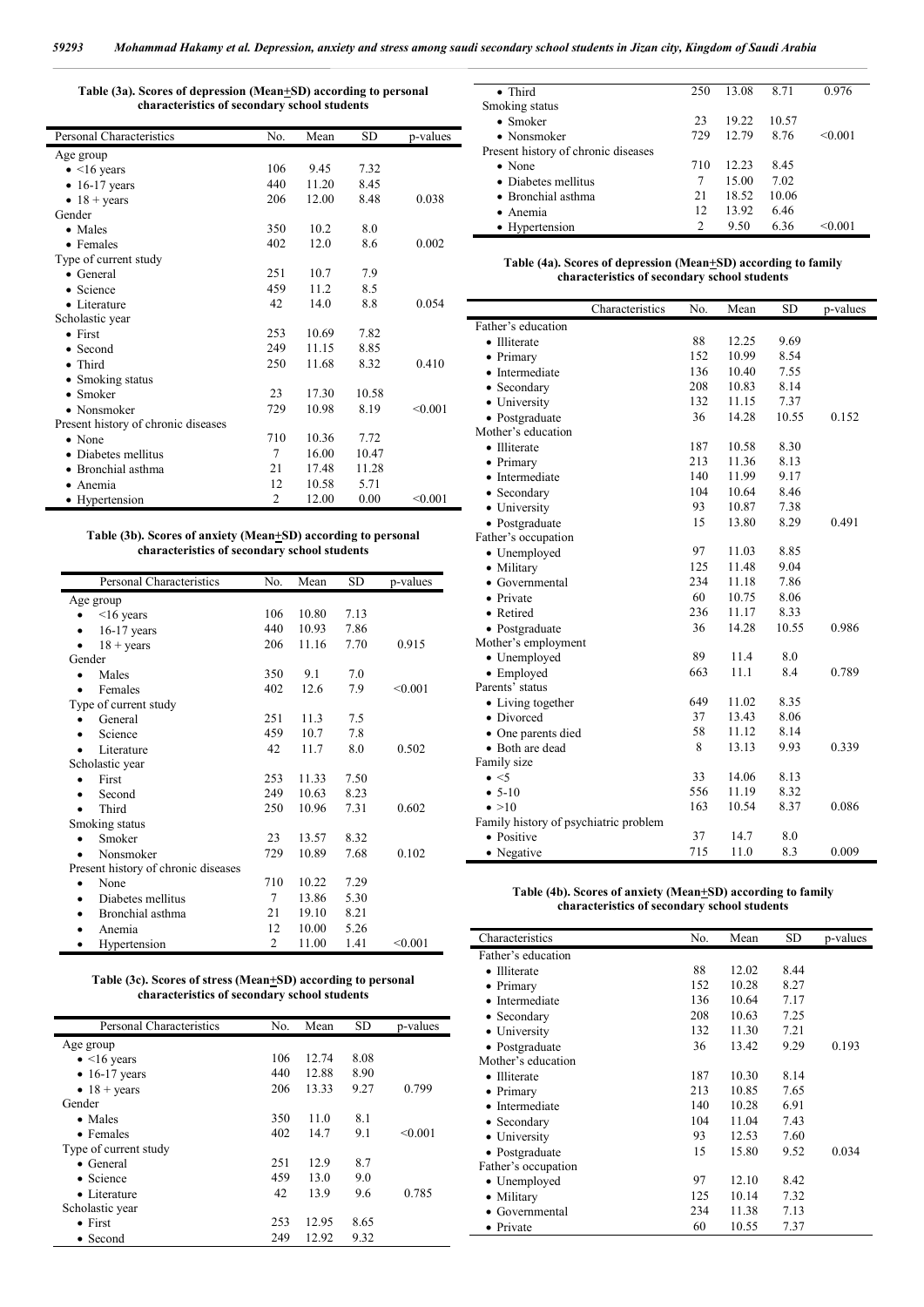| • Retired                             | 236 | 10.66 | 8.20 |         |
|---------------------------------------|-----|-------|------|---------|
| • Postgraduate                        | 36  | 13.42 | 9.29 | 0.314   |
| Mother's employment                   |     |       |      |         |
| • Unemployed                          | 89  | 10.6  | 7.6  |         |
| • Employed                            | 663 | 13.6  | 8.2  | 0.001   |
| Parents' status                       |     |       |      |         |
| • Living together                     | 649 | 10.82 | 7.74 |         |
| • Divorced                            | 37  | 12.86 | 7.26 |         |
| • One parents died                    | 58  | 11.17 | 7.68 |         |
| $\bullet$ Both are dead               | 8   | 13.13 | 6.75 | 0.372   |
| Family size                           |     |       |      |         |
| $\bullet$ <5                          | 33  | 11.76 | 6.69 |         |
| $• 5-10$                              | 556 | 11.05 | 7.66 |         |
| $\bullet > 10$                        | 163 | 10.56 | 8.09 | 0.647   |
| Family history of psychiatric problem |     |       |      |         |
| • Positive                            | 37  | 16.2  | 8.1  |         |
| • Negative                            | 715 | 10.7  | 7.6  | < 0.001 |
|                                       |     |       |      |         |

**Table (4c). Scores of stress (Mean+SD) according to family characteristics of secondary school students**

| Characteristics                       | No. | Mean  | <b>SD</b> | p-values |
|---------------------------------------|-----|-------|-----------|----------|
| Father's education                    |     |       |           |          |
| • Illiterate                          | 88  | 13.95 | 10.54     |          |
| • Primary                             | 152 | 11.91 | 9.32      |          |
| • Intermediate                        | 136 | 13.14 | 8.49      |          |
| • Secondary                           | 208 | 12.64 | 8.24      |          |
| • University                          | 132 | 13.56 | 8.07      |          |
| • Postgraduate                        | 36  | 14.42 | 10.39     | 0.406    |
| Mother's education                    |     |       |           |          |
| • Illiterate                          | 187 | 12.25 | 9.35      |          |
| • Primary                             | 213 | 12.27 | 8.48      |          |
| • Intermediate                        | 140 | 13.52 | 9.26      |          |
| • Secondary                           | 104 | 12.93 | 8.89      |          |
| • University                          | 93  | 15.19 | 8.20      |          |
| • Postgraduate                        | 15  | 13.93 | 8.58      | 0.104    |
| Father's occupation                   |     |       |           |          |
| • Unemployed                          | 97  | 13.49 | 9.99      |          |
| • Military                            | 125 | 12.72 | 9.07      |          |
| • Governmental                        | 234 | 13.28 | 8.24      |          |
| • Private                             | 60  | 13.08 | 8.63      |          |
| • Retired                             | 236 | 12.60 | 9.05      |          |
| • Postgraduate                        | 36  | 14.42 | 10.39     | 0.887    |
| Mother's employment                   |     |       |           |          |
| • Unemployed                          | 89  | 12.6  | 8.8       |          |
| • Employed                            | 663 | 15.5  | 9.1       | 0.004    |
| Parents' status                       |     |       |           |          |
| • Living together                     | 649 | 12.86 | 8.95      |          |
| • Divorced                            | 37  | 15.27 | 8.45      |          |
| • One parents died                    | 58  | 12.64 | 8.10      |          |
| • Both are dead                       | 8   | 14.88 | 10.96     | 0.389    |
| Family size                           |     |       |           |          |
| $\bullet$ <5                          | 33  | 14.06 | 9.22      |          |
| $• 5-10$                              | 556 | 13.15 | 8.83      |          |
| $\bullet > 10$                        | 163 | 12.22 | 9.02      | 0.393    |
| Family history of psychiatric problem |     |       |           |          |
| • Positive                            | 37  | 18.1  | 9.5       |          |
| • Negative                            | 715 | 12.7  | 8.8       | < 0.001  |

**Table (5). Correlation matrix between different negative emotional states**

| Negative emotional | Depression |             | Anxiety |         | <b>Stress</b> |         |
|--------------------|------------|-------------|---------|---------|---------------|---------|
| <b>States</b>      |            |             |         |         |               |         |
| Depression         | --         | --          | 0.685   | < 0.001 | 0.752         | < 0.001 |
| Anxiety            | 0.685      | < 0.001     | --      |         | 0.748         | < 0.001 |
| <b>Stress</b>      | 0.752      | $<$ 0 0 0 1 | 0.748   | < 0.001 | --            | --      |

Tables (3 a,b,c) show that mean scores for depression, anxiety and stress were higher among older than younger students. However, differences were statistically significantly only for depression (p=0.038). Female students had significantly higher mean scores for depression, anxiety and stress (p=0.002, p<0.001, and p<0.001, respectively). On the other hand, differences in scores for negative emotional states were not statistically significant according to type of study, or scholastic year. Mean scores for depression, anxiety and stress were higher among smokers than nonsmokers. Differences were statistically significant regarding depression and stress  $(p<0.001$  and  $p=0.001$ , respectively). Students with a present history of chronic diseases had significantly higher scores for negative emotional status  $(p<0.001$ , for all), especially those who have bronchial asthma or diabetes mellitus. Tables (4 a,b,c) show that students' mean scores for depression, anxiety and stress were not significantly different according to their fathers' educational status or occupation. On the other hand, mothers' higher educational status was significantly associated with higher scores of anxiety (p=0.034). Students whose mothers were employed had significantly higher scores for anxiety and stress  $(p=0.001$  and  $p=0.004$ , respectively). Students whose parents are divorced or dead had higher scores for negative emotional states. However, differences were not statistically significant. Students within families with smaller size had higher mean scores for negative emotional states. However, differences were not statistically significant. Students with a positive family history of psychiatric problems had significantly higher mean scores for negative emotional states ( $p=0.009$ ,  $p<0.001$  and  $p<0.001$ , respectively). Table (5) showed significantly positive correlation among the studied three negative emotional states (p<0.001 for all correlations).



**Figure 1. Prevalence of depression, anxiety and stress among secondary school students**

## **DISCUSSION**

There is a greater probability of mental health disorders during adolescence (Apóstolo *et al*., 2011). The World Health Organization identified depression as the fourth leading cause of worldwide disease, causing more disability than either ischemic heart disease or cerebrovascular disease (Murray and Lopez, 1996). Depressive disorders are relatively common in younger persons, with estimated prevalence of 4.5% in adolescents (Rushton *et al*., 2000). The present study showed that secondary school students in Jizan City sustain high prevalence rates of negative emotional syndromes, in the form of depression, anxiety and stress. This finding is in agreement with that of Al-Gelban *et al*. (2009) in Abha City, who stated that, among secondary school students' anxiety was the most prevalent (66.2%), followed by stress (52.5%) then depression (41.5%). AL-Gelban (2007) reported that, among male secondary school students in Abha City, symptoms of anxiety were the most prevalent (48.9%), followed by symptoms of depression (38.2%), then symptoms of stress (35.5%). In Taif City, Saudi Arabia Abdel-Fattah *et al*. (2004) reported that,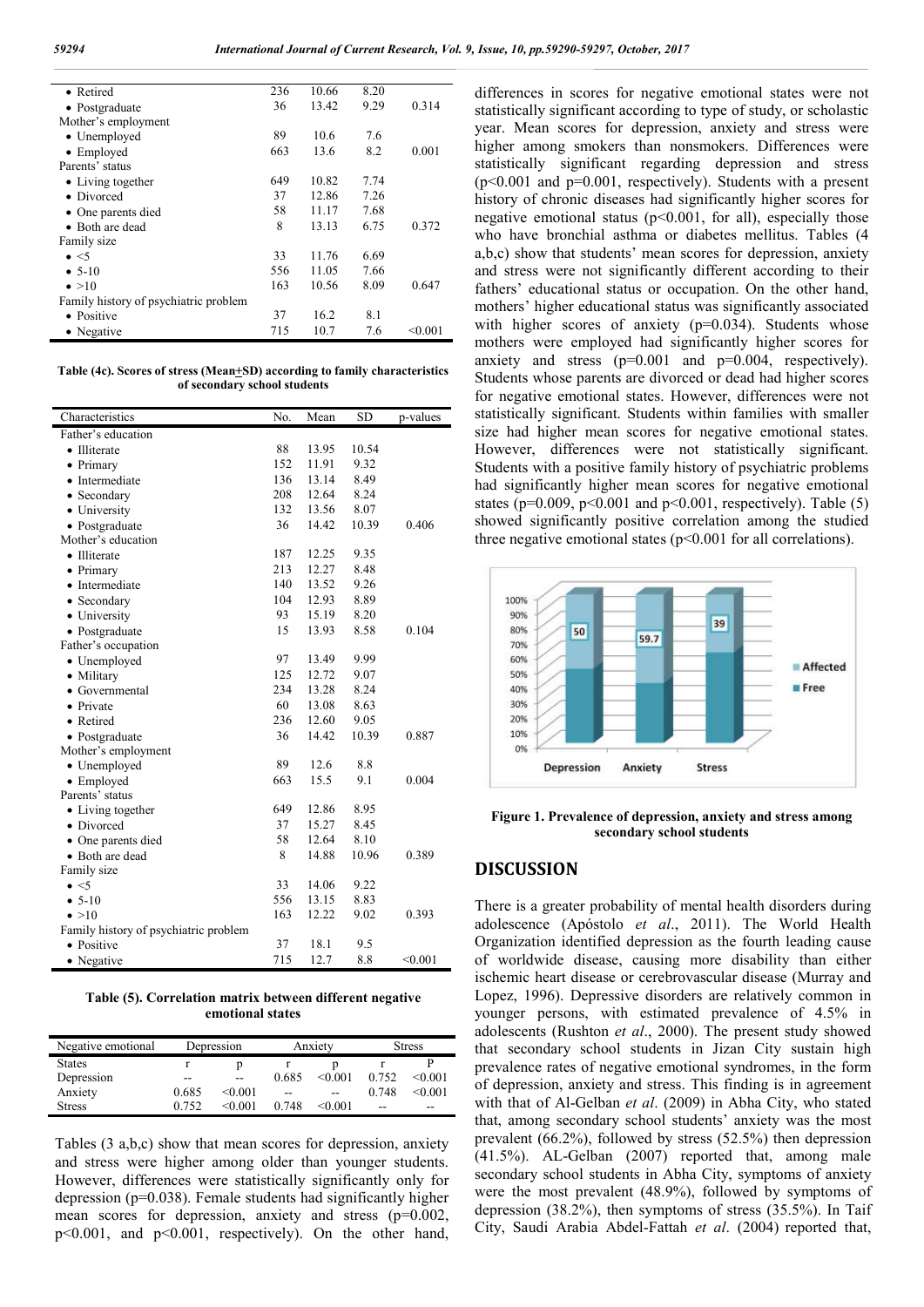8.3% of male students in primary and secondary schools were emotionally disturbed. In the United Arab Emirates, Eapen *et al*. (2004), reported that 23.9% of school children had symptoms of a mental health problem. Nevala *et al*. (1996) reported that reasons for high levels of stress include student's psychological traits, such as competitiveness and meticulousness. Students felt that the most stressful aspect in their studies was the fear of making mistakes, feelings of inadequacy, and fear of unemployment after graduation. Responsibilities cause distress to students during the stage of instruction (Ellickson *et al*., 1993). The high prevalence of negative emotional states among students has been explained by Malath and Damodara (Malathi and Damodaran, 1999), who stated that the potential negative effects of emotional distress on students include impairment of functioning in classroom performance, stress-induced disorders and deteriorating performance. Students in extreme stress or depression need serious attention (Shapiro *et al*., 1998), otherwise inability to cope successfully with the enormous stress of education may lead to a cascade of consequences at both personal and professional levels (Shapiro *et al*., 1998). Poor treatment of students at school can affect students' wellbeing (Singh *et al*., 2004).

The National Institute of Mental Health estimated the prevalence of depression among children aged 9 to 17-year is more than 6% (Shaffer *et al*., 2004). In the US, Nair *et al*., (2004) stated that up to 2.5% of children and up to 8.3% of adolescents suffer from depression. Sawyer *et al*. (2000) added that depression has its peak incidence in mid-to-late adolescence. Although there are undoubtedly major opportunities for prevention and early intervention right across the life cycle, a focus on young people within the school environment is relevant. Roberts *et al*. (1998) noted that, there is a considerable disparity in figures on the prevalence of symptoms of negative emotional states in adolescents. This could be due to the diversity in methods, definitions used, or geographical location. The present study showed that mean scores for depression were significantly higher among older students than younger ones. This finding is in agreement with that of Rowe *et al*. (2004), who reported that depression is a common disorder among adolescents, and it is increasing with their age. This finding may be due to the relatively worse scholastic performance of older students compared with younger ones, as those who may have experience repeated scholastic failures are usually older than those who pass their scholastic year without any repetition. Results of this study revealed that female students had significantly higher mean scores for all studied negative emotional states than male students. This finding is in agreement with that of Aalto-Setälä *et al*. (2001) in USA, who reported that negative emotional states were all significantly more common in women than men. Women were more likely than men to have at least one mental disorder (43% versus 33%, p<0.05). Psychiatric comorbidity was also more common in women (26% of women had two or more mental disorders versus 15% of men, p<0.05).

In addition, Al-Gelban *et al*. (2009) attributed the high grades for symptoms of negative emotional states among Saudi female students to the increased stresses on Saudi females related to the social and cultural transformations in the Saudi society. In addition, choosing a career has grown more difficult as the job market for women becomes more complex. Furthermore, high psychological distress among students can be related to their difficult study problems. Results of this

study showed that differences in mean scores for negative emotional states were not statistically significant according to type of study or scholastic year. On the other hand, mean scores for depression, anxiety and stress were higher among smokers than nonsmokers. These results are similar to those of Al-Gelban (2007) and Al-Gelban *et al*. (2009), in Abha, who found no statistically significant difference in negative emotional states according to secondary school students' type of study or scholastic year. In USA, Richardson *et al*. (2012) found that rates of depression and anxiety were higher among adolescent smokers compared with non-smokers (OR=3.9, and OR=10.6, respectively). Moreover, Jamal *et al*. (2011) noted that smoking is a known risk indicator for depression and some of the anxiety disorders. Age at smoking onset predicted age at psychopathology onset. The lack of a significant impact for students' type of study or scholastic on their negative emotional state may be explained by that study by itself, regardless of its type, is a source for challenge and competition. Ellickson *et al*. (1993) reported that students usually suffer the feeling the fear of making mistakes, feelings of inadequacy, and fear of unemployment after graduation, which frequently cause distress to students during the whole stage of instruction. This study indicated that students with a present history of chronic diseases had significantly higher mean scores for negative emotional status, especially those who have bronchial asthma or diabetes mellitus. Rao *et al*. (2011) stated that chronic illness can lead to anxiety and depression in adolescents. Findings indicate that type of illness affected the score significantly. Pinquart and Shen (2011) added that adolescents with chronic illness have higher levels of depressive symptoms than their healthy peers. They recommended that physicians working with children with chronic illnesses should screen adolescents with chronic physical illness for symptoms of psychological distress and make appropriate referrals for mental health services, when needed.

Results of the present study showed that mean scores for depression, anxiety and stress were not significantly different according to students' fathers educational status or occupation. On the other hand, mothers' higher educational status was significantly associated with higher scores of anxiety. Moreover, students whose mothers were employed had significantly higher scores for anxiety and stress. This study also showed that students whose parents are divorced or dead had higher scores for negative emotional states. However, differences were not statistically significant. Al-Gelban *et al*. (2009), who found no association between fathers' education or occupation with negative emotional status among secondary school students. In addition, they reported no association between mothers' education or employment with negative emotional status among secondary school students. Students' parents status (whether living with the student, divorced, or death of one or both of them) was not significantly associated with any of the negative emotional states. However, Maughan and McCarthy (1997) reported that life events, e.g., loss of a nearby family member, are specifically associated with depression. Results of the present study indicated that students within smaller size families had higher mean scores for negative emotional states. Moreover, students with a positive family history of psychiatric problems had significantly higher mean scores for negative emotional states. Wiersma and Berg (Wiersma and Berg, 1991) explained this finding by that the family climate decides the psychological state of the members.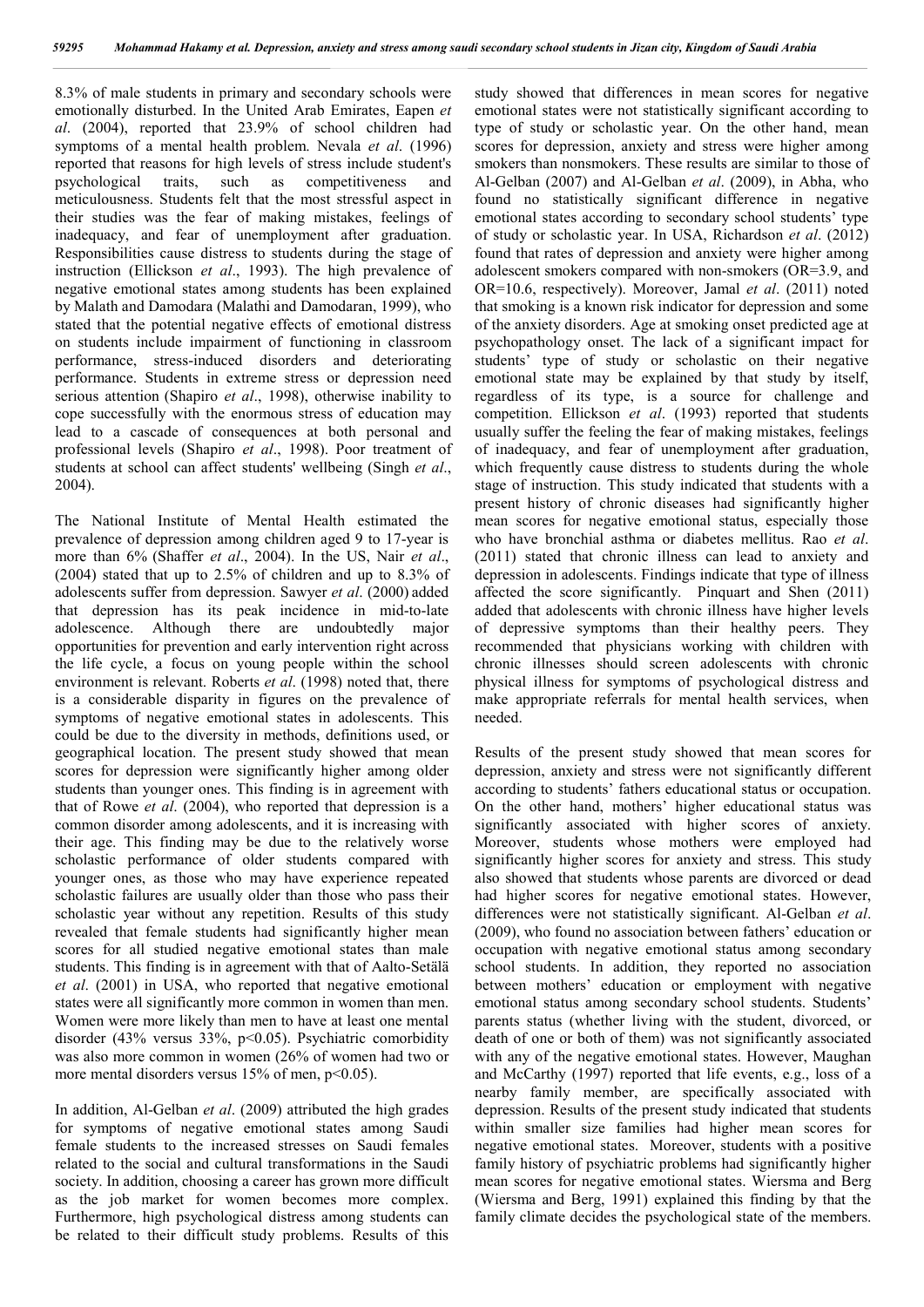They observed that the higher the size of a family the more social and psychological problems among family members.

Moreover, Eapen *et al*. (2004) reported significantly higher prevalence of depression and anxiety among those with family history of psychiatric disorders. Results of this study showed significantly positive correlation among the three studied negative emotional states. The same finding has been reported by Al-Gelban *et al*. (2009). They stated that this may indicate that the personal vulnerability is universal, i.e., if a person is susceptible to depression, he/she is also susceptible to anxiety and stress as well. Burns *et al*. (2002) stressed that as the causes of depression are complex, the identification of modifiable risk and protective factors, and understanding the processes through which they operate is crucial. A protective factor may affect risk, either directly by operating on the antecedent risk factor itself, or indirectly by affecting the strength of the relationship between the risk factor and the development of depression, anxiety or stress. In conclusion, Prevalence rates for negative emotional states are high among secondary schools students in Jizan city. Therefore, school health care providers should be trained to screen students for negative emotions, to identify students at high risk, those who need appropriate care and those who need to be referred for specialist treatment.

## **REFERENCES**

- Aalto-Setälä T, Marttunen M, Tuulio-Henriksson A, Poikolainen K, Lönnqvist J. 2001. One-month prevalence of depression and other DSM-IV disorders among young adults. *Psychology of Medicin*e, 31(5): 791-801.
- Abdel-Fattah MM, Asal AM, Al-Asmary, SM, AL-Helali NS, AL-Jabban TM, Arafa MA. 2004. Emotional and Behavioral Problems among Male Saudi Schoolchildren and Adolescents Prevalence and Risk Factors. *German Journal of Psychiatry*, 1: 1-9.
- Al-Gelban KS, Al-Amri HS, Mostafa OA. 2009. Prevalence of Depression, Anxiety and Stress as Measured by the Depression, Anxiety, and Stress Scale (DASS-42) among Secondary School Girls in Abha, Saudi Arabia. *SQU Med J*., 9(2):140-7.
- Al-Gelban KS. 2007. Depression, anxiety and stress among Saudi adolescent school boys. *J R Soc Promot Health*, 127(1):33-7.
- Antony MM, Bieling PJ, Cox BJ, Enns MW, Swinson RP. 1998. Psychometric properties of the 42-item and 21-item versions of the Depression Anxiety Stress Scales in clinical groups and a community sample. *Psychological Assessment*, 10(2):176-181.
- Apóstolo JLA, Figueiredo MH, Mendes AC, Rodrigues MA. 2011. Depression, Anxiety and Stress in Primary Health Care Users. Rev. Latino-Am. Enfermagem, 19(2):348-53.
- Barenbaum J, Ruchkin V, Schwab-Stone M. 2004. The psychosocial aspects of children exposed to war: practice and policy initiatives. *J Child Psychol Psychiatry*, 45(1):41-62.
- Beautraise AL. 2000. Risk factors for suicide among young people. *Aust N Z J Psychiatry*, 34:420-36.
- Brooks TL, Harris SK, Thrall JS, Woods ER. 2002. Association of adolescents risk behaviors with mental health symptoms in high school students. *J Adolesc Health*,  $31.240-6$ .
- Brown TA, Chorpita BF, Korotitsch W, Barlow DH. 1997. Psychometric properties of the Depression Anxiety Stress

Scales (DASS) in clinical samples. *Behaviour Research and Therapy*, 35:79-89.

- Burns JM, Andrews G, Szabo M. 2002. Depression in young people: what causes it and can we prevent it? *MJA*, 177 (7): S93-S96.
- Dahiru T, Aliyu A, Kene TS. 2006. Statistics in Medical Research: Misuse of Sampling and Sample Size Determination. *Annals of African Medicine*, 5(3):158 –61.
- Eapen V, Al-Sabosy M, Saeed M, Sabri S. 2004. Child psychiatric disorders in a primary care Arab population. *Int J Psychiatry Med*., 34(1):51-60.
- Ellickson PL, Lara ME, Sherbourne CD, Zima B. 1993. Forgotten Ages, Forgotten Problems: Adolescents' Health; RAND/ MR-141-RC. P. 1-55.
- Gregory AM, Caspi A, Moffitt TE, Koenin K, Eley TC, Poulton R. 2007. Juvenile mental health histories of adults with anxiety disorders. *Am J Psychiatry*, 164:301-8.
- Jamal M, Does AJ, Penninx BW, Cuijpers P. 2011. Age at smoking onset and the onset of depression and anxiety disorders. *Nicotine Tob Res*., 13(9):809-19.

Jizan Directorate of Education, 2011. Personal communication.

- Kessler RC, Avenevoli S, Ries MK. 2001. Mood disorders in children and adolescents: an epidemiologic perspective. *Biological Psychiatry*, 49:1002-1014.
- Leckman JF, Leventhal BL. 2008. Editorial: A global perspective on child and adolescent mental health. *J Child Psychol Psychiatry*, 49:221-5.
- Lewinsohn PM, Solomon A, Seeley JR, Zeiss A. 2000. Clinical implications of "subthreshold" depressive symptoms. *J Abnorm Psychol*., 109:345-351.
- Lovibond PF. 1998. Long-term stability of depression, anxiety, and stress syndromes. *Journal of Abnormal Psychology*, 107(3), 520-526.
- Malathi A, Damodaran A. 1999. Stress due to exams in medical students- role of yoga. *Indian J Physiol Pharmacol*, 43(2): 218-24.
- Manz R, Junge J, Margraf J. 2001. Anxious and depressive symptoms in adolescents; epidemiological data of a largescale study in Dresden. Sozial-und Praventivmedizin, 46:115 122.
- Maughan B, McCarthy G. 1997. Childhood adversities and psychosocial disorders. *Br Med Bull*., 53: 156-169.
- Murray CJ, Lopez AD. 1996. Global Burden of Disease. Cambridge, MA: Harvard University Press.
- Nair MK, Paul MK, John R. 2004. Prevalence of depression among adolescents. *Indian J Pediatr*., 71:523-524.
- Nevala K, Leinonen E, Pokkinen V, Nieminen P, Isohanhi M. 1996. Lääketieteen opiskelijoiden stressiä tasapainottavat tekijät. Suom Laakaril, 51:316 (English Abstract).
- Oppedal B, Røysamb E. 2004. Mental health, life stress and social support among young Norwegian adolescents with immigrant and host national background. *Scandinavian Journal of Psychology*, 45:131 144.
- Persson TJ, Rousseau C. 2009. School-based interventions for minors in war-exposed countries: a review of targeted and general programmes. *Torture*, 19(2):88-101.
- Piekarska A. 2000. School stress, teachers' abusive behaviors, and children's coping strategies. *Child Abuse Negl*, 24(11):1443-9.
- Pinquart M, Shen Y. 2011. Depressive symptoms in children and adolescents with chronic physical illness: an updated meta-analysis. *J Pediatr Psychol*., 36(4):375-84.
- Rao C, Ramu SA, Maiya PP. 2011. Depression in adolescents with chronic medical illness. *Int J Adolesc Med Health*, 23(3):205-8.